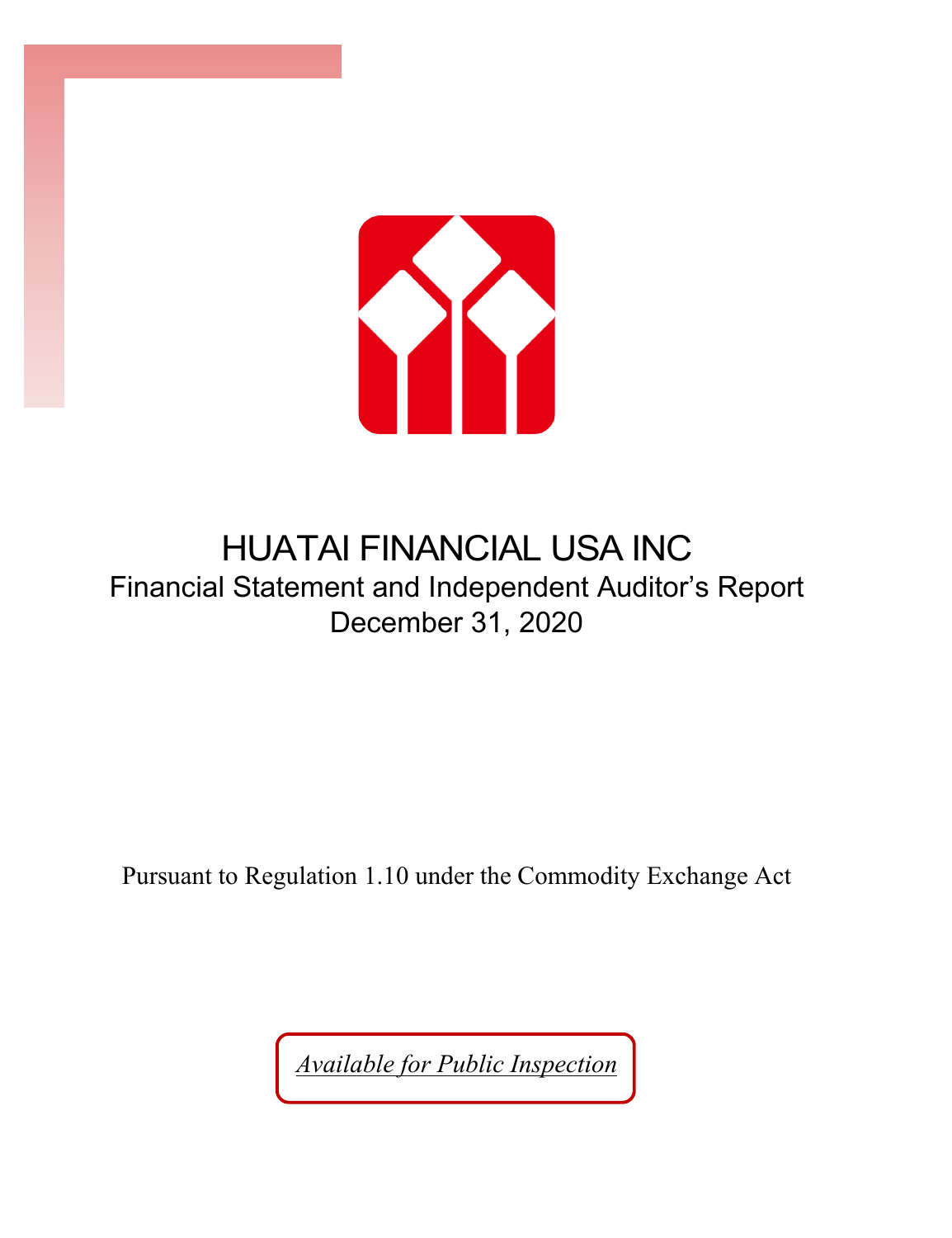

141 West Jackson Boulevard Chicago, Illinois 60604

Tel: 312.922.0062 Fax: 312.922.0672

#### **REPORT OF INDEPENDENT REGISTERED PUBLIC ACCOUNTING FIRM**

To the Board of Directors and Shareholder of Huatai Financial USA Inc

#### **Opinion on the Financial Statement**

We have audited the accompanying statement of financial condition of Huatai Financial USA Inc (the "Company") as of December 31, 2020 that you are filing pursuant to Regulation 1.10 under the Commodity Exchange Act, and the related notes and Supplemental Schedules (collectively referred to as the financial statement). In our opinion, the statement of financial condition presents fairly, in all material respects, the financial position of Huatai Financial USA Inc as of December 31, 2020 in conformity with accounting principles generally accepted in the United States of America.

#### **Basis for Opinion**

This financial statement is the responsibility of Huatai Financial USA Inc's management. Our responsibility is to express an opinion on the Company's financial statement based on our audit. We are a public accounting firm registered with the Public Company Accounting Oversight Board (United States) ("PCAOB") and are required to be independent with respect to Huatai Financial USA Inc in accordance with U.S. federal securities laws and the applicable rules and regulations of the Securities and Exchange Commission, the Commodity Futures Trading Commission ("CFTC"), and the PCAOB. We have served as Huatai Financial USA Inc's auditor since 2017.

We conducted our audit in accordance with the standards of the PCAOB and the auditing standards generally accepted in the United States of America. Those standards require that we plan and perform the audit to obtain reasonable assurance about whether the financial statement is free of material misstatement, whether due to error or fraud. Our audit included performing procedures to assess the risks of material misstatement of the financial statement, whether due to error or fraud, and performing procedures that respond to those risks. Such procedures included examining, on a test basis, evidence regarding the amounts and disclosures in the financial statement. Our audit also included evaluating the accounting principles used and significant estimates made by management, as well as evaluating the overall presentation of the financial statement. We believe that our audit provides a reasonable basis for our opinion.

#### **Supplemental Information**

The information in Supplemental Schedules ("the supplemental information") has been subjected to audit procedures performed in conjunction with the audit of Huatai Financial USA Inc's financial statement. The supplemental information is the responsibility of the Company's management. Our audit procedures included determining whether the supplemental information reconciles to the financial statement or the underlying accounting and other records, as applicable, and performing procedures to test the completeness and accuracy of the information presented in the supplemental information. In forming our opinion on the supplemental information, we evaluated whether the supplemental information, including its form and content, is presented in conformity with Regulation 1.10 of the Commodity Exchange Act. In our opinion, the Supplemental Schedules are fairly stated, in all material respects, in relation to the financial statement as a whole.

Ryans Juraska LLP

Chicago, Illinois February 26, 2021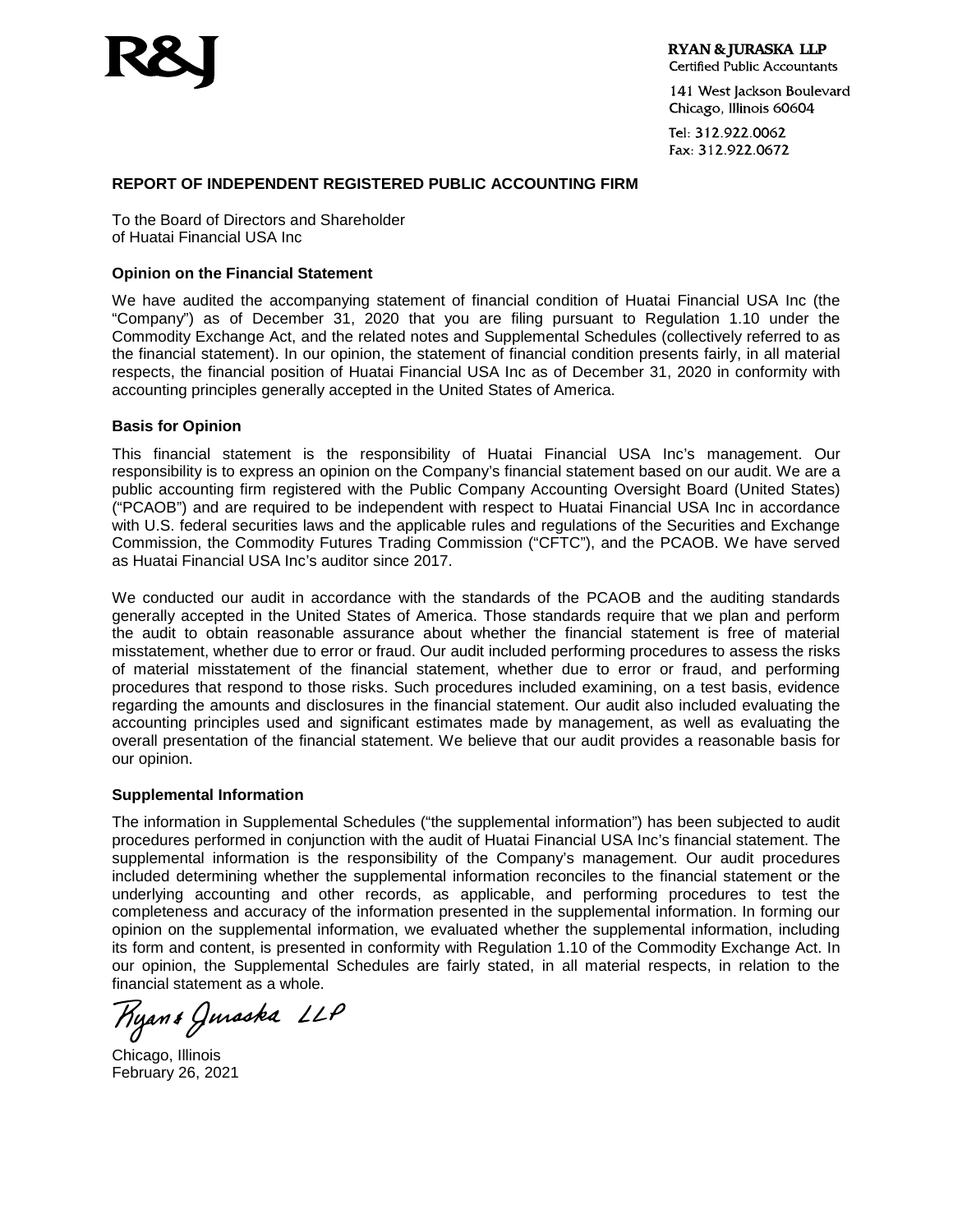#### **Huatai Financial USA Inc Statement of Financial Condition December 31, 2020**

| <b>Assets</b>                                                                                   |                  |
|-------------------------------------------------------------------------------------------------|------------------|
| Cash and cash equivalents                                                                       | \$<br>1,012,590  |
| Cash segregated or in separate accounts as required                                             |                  |
| under federal or other regulation                                                               | 2,243,913        |
| Receivable from clearing brokers                                                                | 7,541,124        |
| Computer equipment, net of accumulated depreciation of \$17,697                                 | 4,653            |
| Other assets                                                                                    | 143,718          |
| <b>Total Assets</b>                                                                             | \$<br>10,945,998 |
| Liabilities                                                                                     |                  |
| Payable to customers                                                                            | \$<br>7,952,923  |
| Accrued expenses and other payables                                                             | 184,509          |
| Loan Payable                                                                                    | 171,500          |
|                                                                                                 | 8,308,932        |
| <b>Shareholder's Equity</b>                                                                     |                  |
| Share capital, \$.01 par value; 1,000 shares authourized<br>1,000 shares issued and outstanding | 10               |
| Additional paid in capital                                                                      | 8,299,990        |
| Retained deficit                                                                                | (5,662,934)      |
|                                                                                                 | 2,637,066        |
|                                                                                                 |                  |
| Total Liabilities and Shareholder's Equity                                                      | \$<br>10,945,998 |
|                                                                                                 |                  |

See accompanying notes.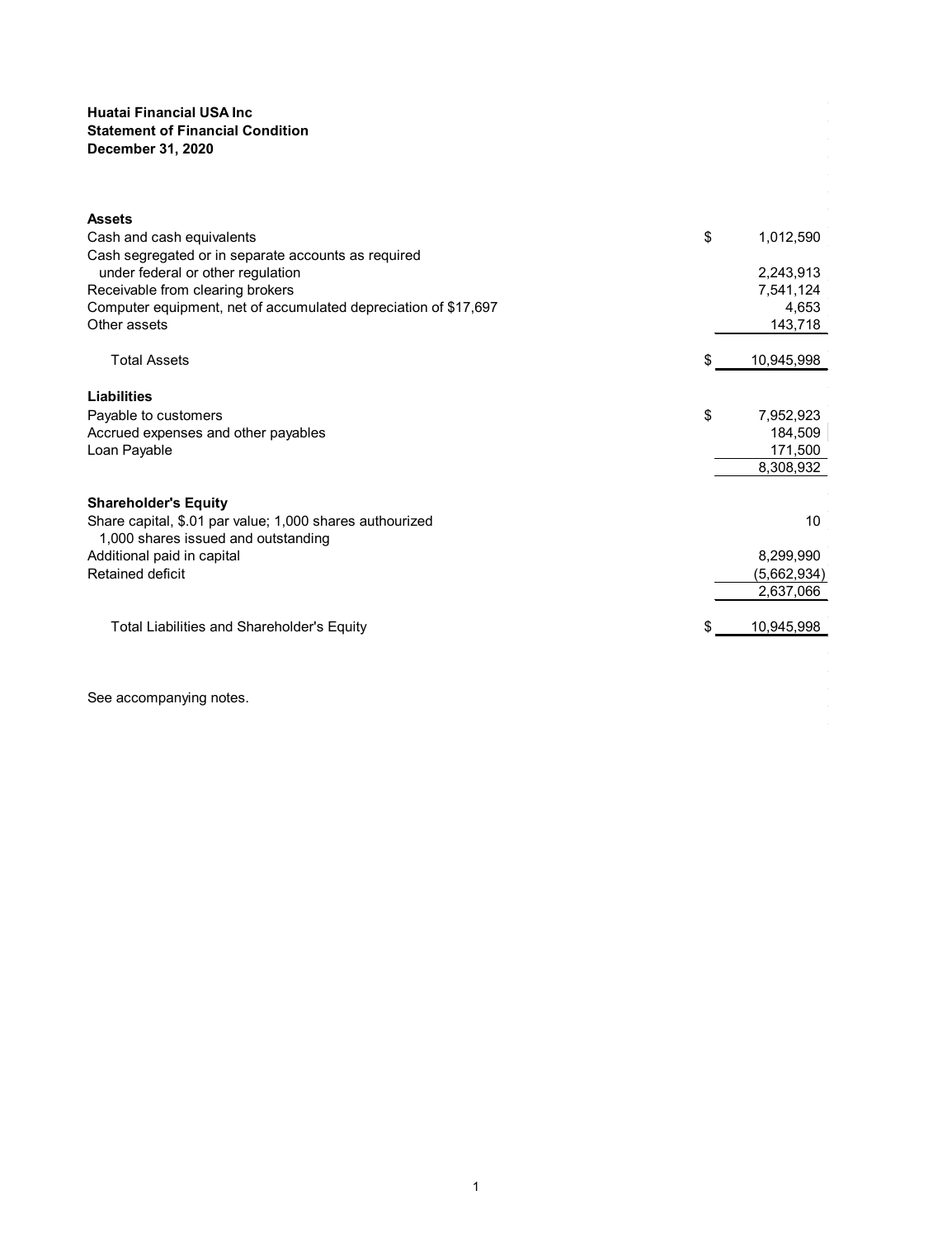# **1. COMPANY BACKGROUND INFORMATION**

## Organization and Business

Huatai Financial USA Inc (the "Company") was organized on April 13, 2015, in the State of Delaware. The Company is wholly owned by Huatai Capital Management (Hong Kong) Limited.

The Company is registered as a Futures Commission Merchant ("FCM") with the Commodity Futures Trading Commission ("CFTC") and is a member of the National Futures Association ("NFA"). The Company commenced customer business in 2019.

The Company's primary source of revenue is from providing clearing and execution services for futures and options transactions on behalf of customers, both domestically and internationally.

# **2. SUMMARY OF SIGNIFICANT ACCOUNTING POLICIES AND ESTIMATES**

### Accounting Policies

The Company adheres to generally accepted accounting principles (GAAP) as set forth by the Financial Accounting Standards Board in the United States of America ("FASB").

### Revenue Recognition

The Company buys and sells futures and options contracts on behalf of its customers.

The Company recognizes revenue in accordance with FASB Account Standards Codification ("ASC") Topic 606, *Revenue from Contracts with Customers.* The guidance was amended to require business entities to recognize revenue to depict the transfer of promised goods or services to customers in an amount that reflects the consideration to which the entity expects to be entitled in exchange for those goods or services. Each time a customer enters into a buy or sell transaction, the Company charges a commission. Commissions and related clearing expenses are recorded on trade date (the date the Company fills the trade order by finding and contracting with a counterparty and confirms the trade with the customer). The Company believes that the performance obligation is satisfied on the trade date of the trade execution as there are no further performance obligations once the transactions are executed by the Company. Commission related expenses, including commissions or fees paid to internal and external parties, are recognized when incurred.

Interest revenue is accrued as earned. Interest revenue is generated primarily from investments in qualified securities and interest-bearing accounts using customer funds deposited with the Company to satisfy margin and Company funds.

## Use of Estimates

The preparation of the financial statements in conformity with GAAP, pursuant to the accrual basis of accounting, requires management to make certain estimates and assumptions that affect the reported amounts of assets and liabilities, the disclosure of contingent assets and liabilities at the date of the financial statements and the reported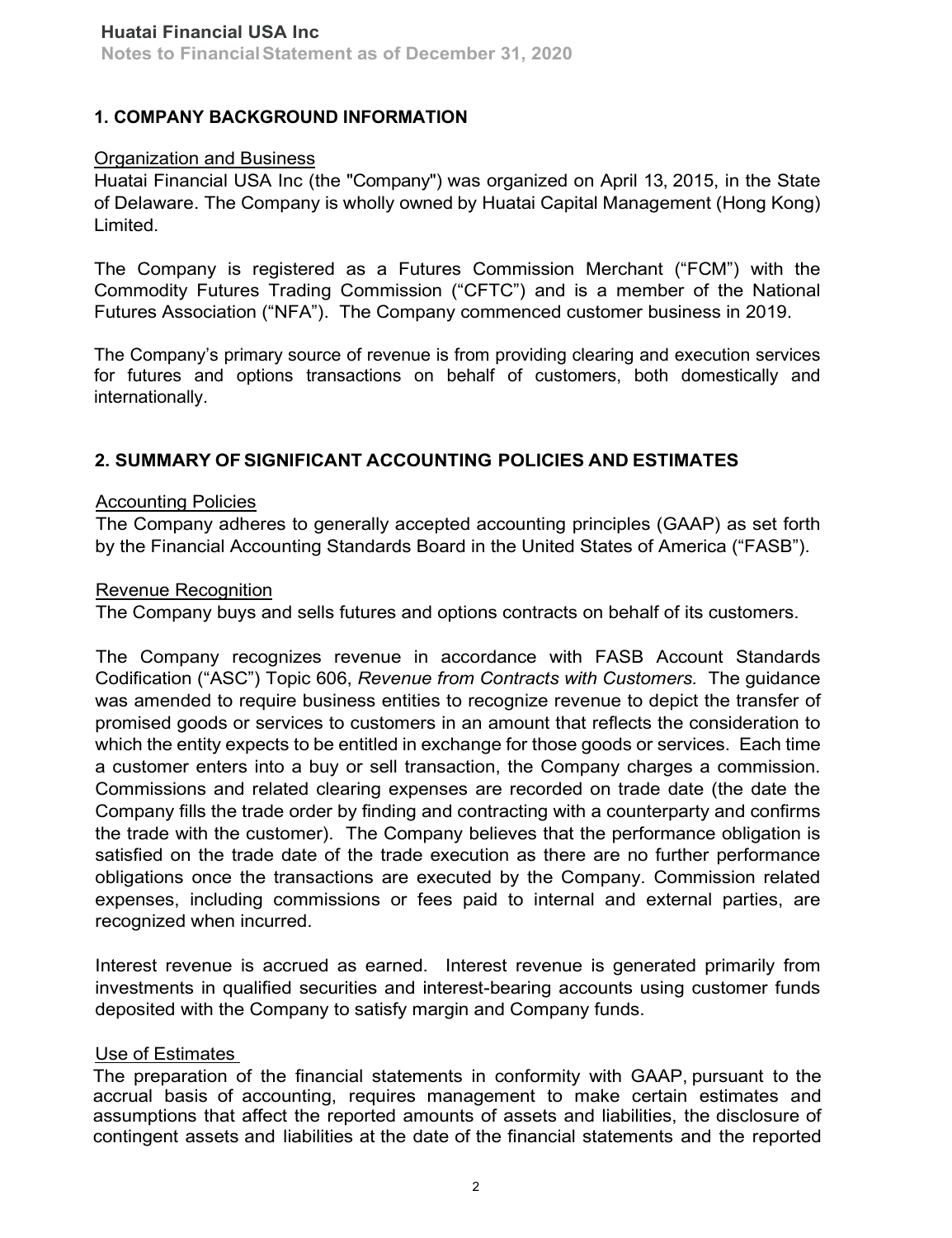amounts of revenues and expenses during the reporting period. Management has determined that the estimates utilized in the preparation of its financial statements are reasonable. Actual results could differ from such estimates.

## Cash and Cash Equivalents

Cash and Cash Equivalents include cash and short-term investments. The Company considers short-term securities with original maturities of ninety days or less to be cash equivalents.

Cash Segregated or in Separate Accounts as Required by Federal or Other Regulations Pursuant to the Commodity Exchange Act ("CEA"), funds deposited by customers relating to regulated futures and options contracts must be segregated from funds of the Company and its employees and carried in designated accounts, as applicable. The Company does not include the market value of option positions owned by customers nor securities owned by customers and held by the Company as collateral or as margin. The Company did not hold any option positions nor securities owned by customers at December 31, 2020.

## Receivables from Clearing Brokers

Receivables from clearing brokers represent balances arising from futures and options transactions, including unrealized gains and losses on open futures contracts, cash and marketable securities. Marketable securities are U.S. government securities deposited as margin with clearing brokers. At December 31, 2020, the Company did not hold any U.S. Government Securities.

# Payable to Customers

Payable to customers arise primarily from futures and options transactions on behalf of customers, including unrealized gains and losses on open futures contracts and cash.

## Securities Valuation

Securities are valued in the statement of financial condition at fair value in accordance with FASB ASC 820 Topic No. 820 *Fair Value Measurement and Disclosure.* See Note 3.

## Foreign Currencies

The Company translates its assets and liabilities denominated in foreign currencies in U.S. Dollars at the appropriate spot rates as of December 31, 2020. The Company's functional currency is the U.S. dollar.

## **Depreciation**

Fixed assets are recorded at cost and are depreciated using the straight-line method over the estimated useful life for financial reporting purposes.

## **Reclassification**

For the statement of cash flows, certain prior year balances have been reclassified to conform to the current year presentation.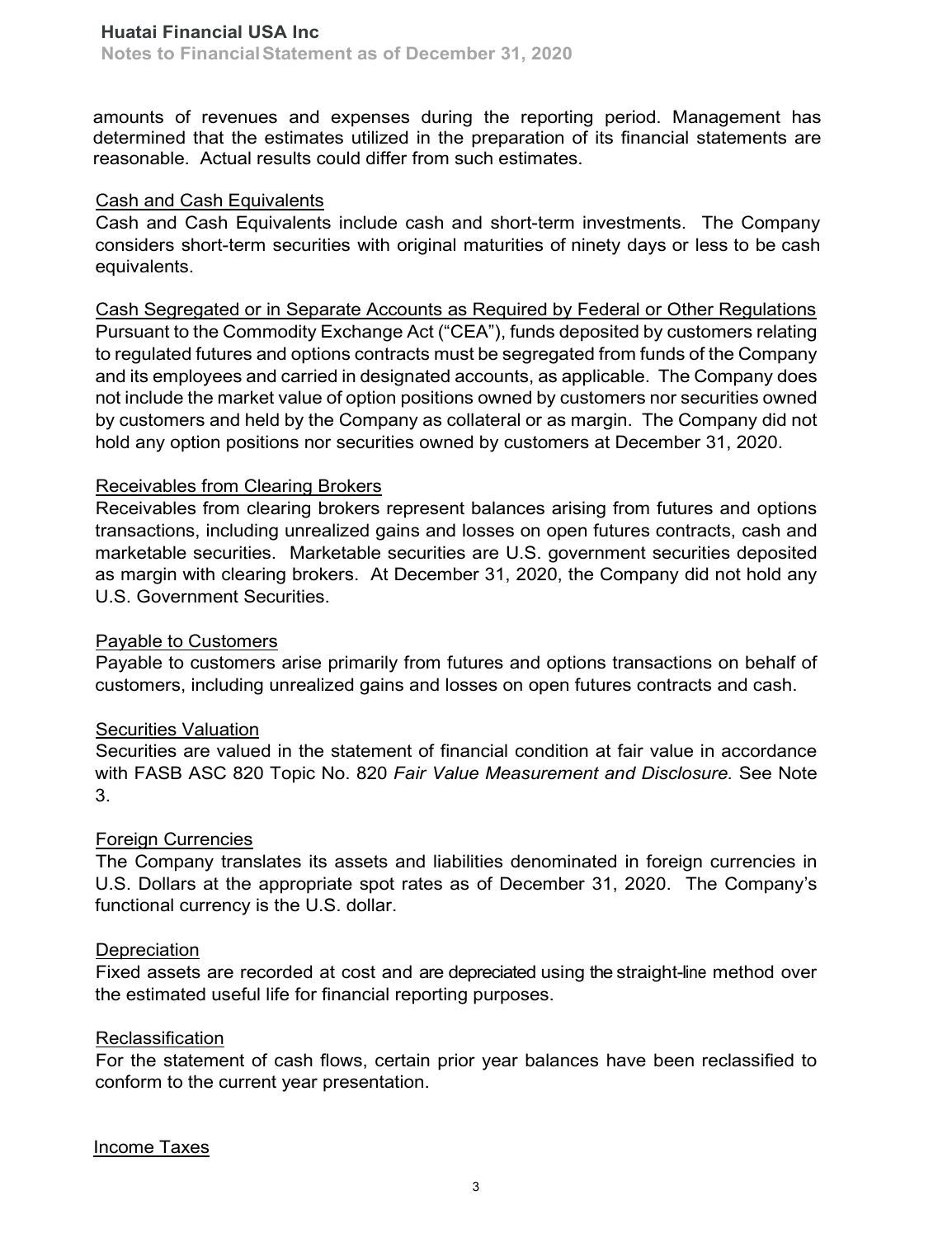The Company has no federal income tax expense or payable as there is a net operating loss for the period and a carryforward net operating loss from prior periods. The Company had available at December 31, 2020, approximately \$1,500,000 of unused federal and state operating loss carryforwards from 2015 through 2017 that may be applied against future taxable income through 2037. In addition, the Company had available at December 31, 2020, approximately \$4,100,000 of unused federal and state operating loss carryforwards that may be applied against futuretaxable income indefinitely. The Company has fully reserved the deferred tax asset, which amounted to approximately \$1,740,000 at December 31, 2020, associated with these net operating losses carry forwards.

The Company evaluates all significant tax positions as required by GAAP. As of December 31, 2020, the Company does not believe that it has taken any tax positions that would require the recording of any additional tax liability nor does it believe that there are any unrealized tax benefits that would either increase or decrease within the next twelve months. If the Company were to incur an income tax liability in the future, the interest on any tax liability would be reported as interest expense and penalties and any income tax liability would be reported as income taxes. The Company's income tax returns are subject to examination by the appropriate taxing jurisdictions for the current and past 3 years.

# **3. FAIR VALUE OF FINANCIAL INSTRUMENTS**

FASB ASC 820 defines fair value, establishes a framework for measuring fair value, and establishes a hierarchy of fair value inputs. Fair value is the price that would be received to sell an asset or paid to transfer a liability in an orderly transaction between market participants at the measurement date. A fair value liability occurs in the principal market for the asset or liability or, in the absence of a principal market, the most advantageous market. Valuation techniques that are consistent with the market, income or cost approach, as specified by FASB ASC 820, are used to measure fair value. The fair value hierarchy prioritized the inputs to valuation techniques used to measure fair value into three broad levels:

- Level I: Quoted prices in active markets for identical assets or liabilities, accessible by the Company at the measurement date.
- Level II: Other than quoted prices for similar assets or liabilities in active markets, that are observable for the asset or liability, either directly or indirectly.
- Level III: Unobservable inputs for assets or liabilities. Reliance is placed on management's own assumptions and developed based upon the best information available.

Assets and liabilities are estimated to approximate fair market value at December 31, 2020. At December 31, 2020, The Company held no Level I, II or Level III assets.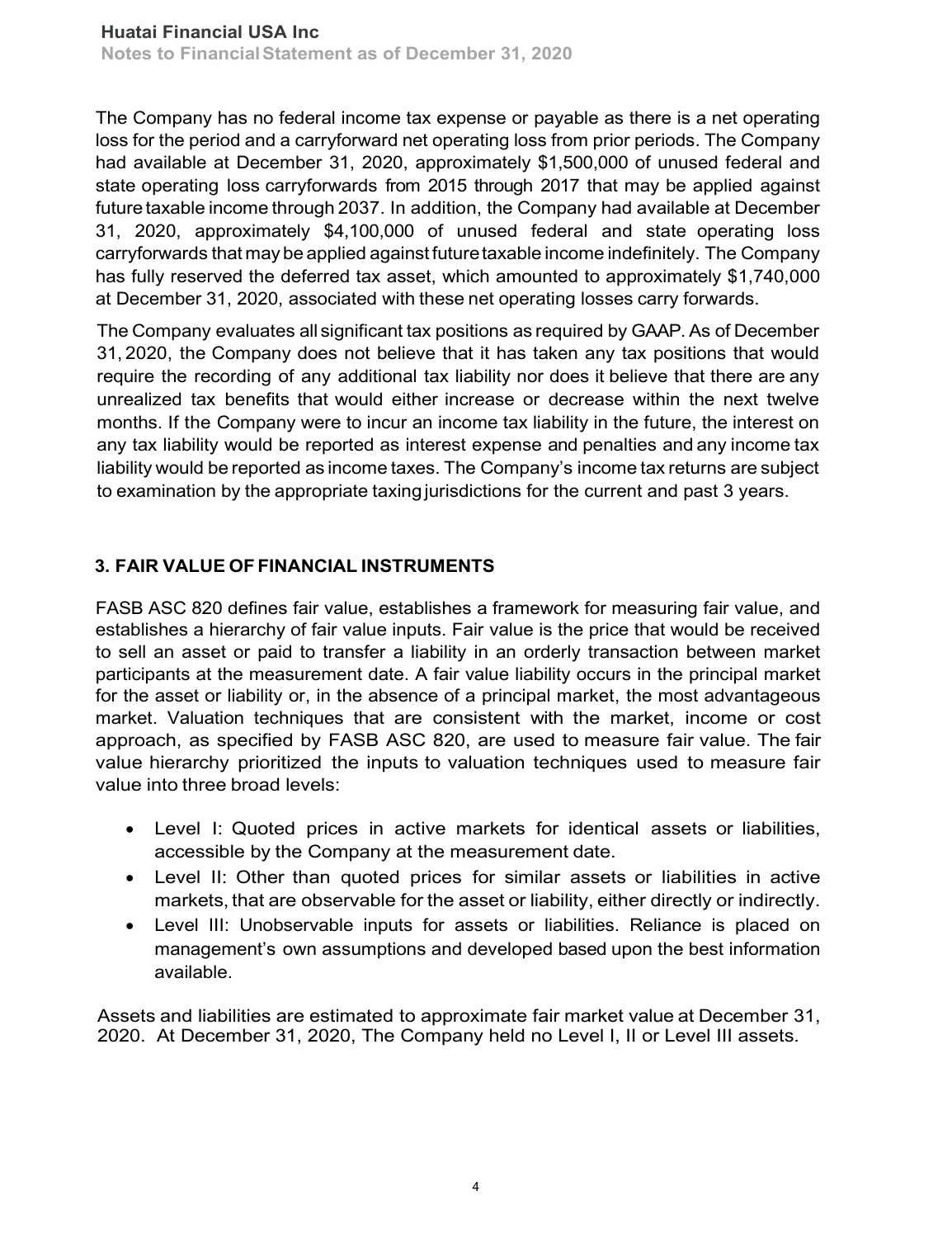## **4. ASSETS SEGREGATED OR HELD IN SEPARATE ACCOUNTS UNDER FEDERAL AND OTHER REGULATION**

At December 31, 2020, assets segregated or held in separate accounts under federal regulations included in the statement of financial condition are as follows:

Segregated for customers trading on U.S. futures exchanges

| Cash and cash equivalents        | 2,086,235 |
|----------------------------------|-----------|
| Receivable from clearing brokers | 7,360,152 |
|                                  | 9,446,387 |

Held in separate accounts for foreign futures and options customers

| Cash and cash equivalents        | 157,678 |
|----------------------------------|---------|
| Receivable from clearing brokers | 165,542 |
|                                  | 323,220 |

Customer funds regulated under the CEA as amended are required to be segregated from funds of the Company and its employees. Customers' segregated funds and equities in customers' regulated trading accounts, as shown in the statement of financial condition, do not reflect the market value of options positions owned by customers and securities owned by customers and held by the Company as collateral or as margin. At December 31, 2020, the Company did not hold any option positions on behalf of customers nor customer owned securities.

# **5. NET CAPITAL REQUIREMENT**

The Company is subject to the net capital requirements under NFA Financial Requirements and CFTC Regulation 1.17. Under these requirements, as of December 31, 2020, the Company is required to maintain minimum net capital, as defined, of \$1,000,000. At December 31, 2020, the Company had adjusted net capital and excess net capital of \$2,482,156 and \$1,482,156, respectively.

# **6. OFF BALANCE SHEET RISK AND CONCENTRATION OF CREDIT RISK**

As of December 31, 2020, the Company, in its normal course of business, executes and clears futures and options transactions on behalf of its clients. The Company guarantees to other FCMs its clients' performance under those contracts. Such transactions may expose the Company to significant off-balance sheet risk in the event that margin deposits or such other collateral deposited by clients is not sufficient.

The Company maintains deposits in excess of federally insured limits which is identified as a concentration of credit risk. The Company attempts to mitigate this risk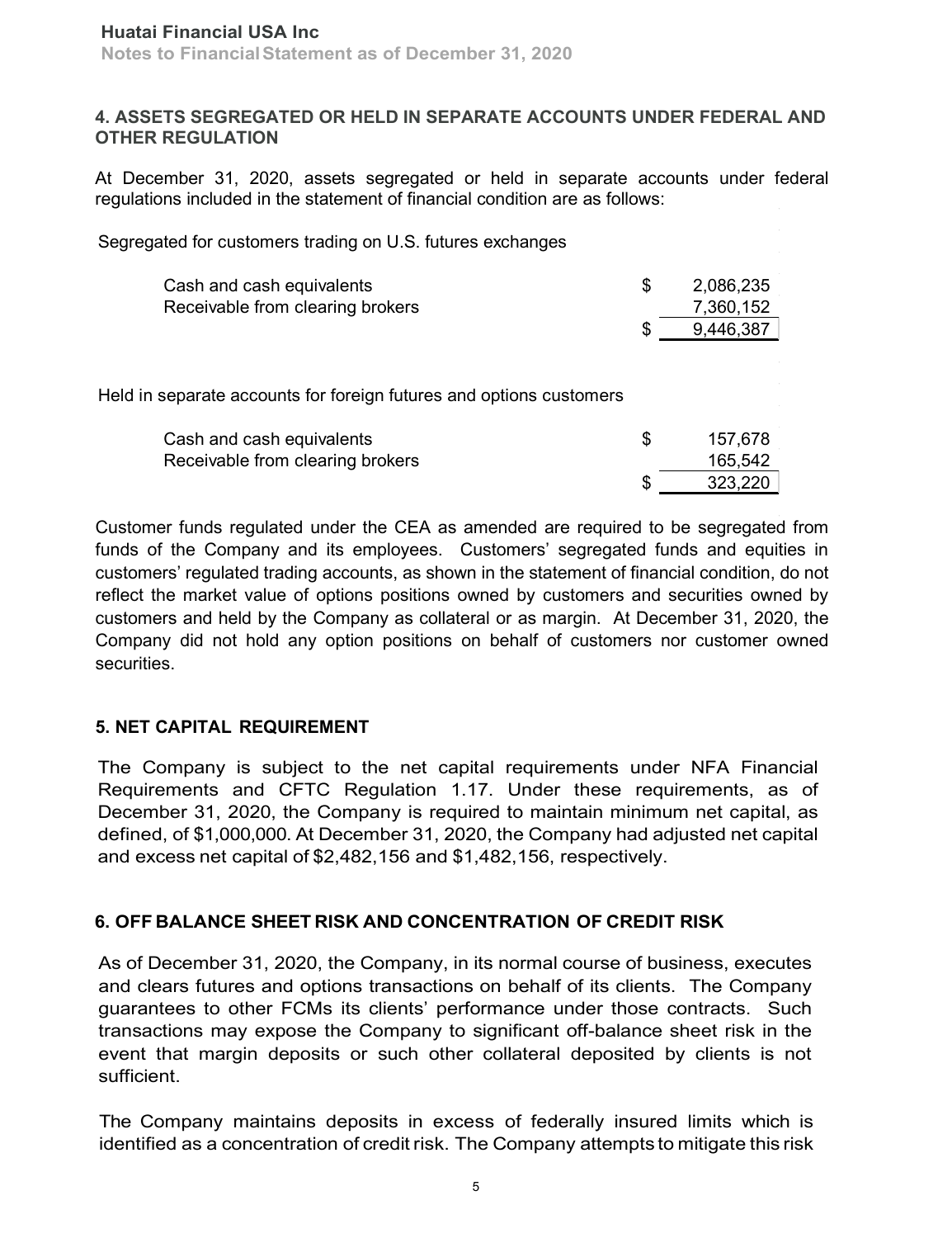by maintaining deposits with high quality financial institutions.

# **7. RELATED PARTYTRANSACTIONS**

In the ordinary course of business, the Company carries out various transactions with related group companies. Transactions are conducted under terms and conditions that are equivalent to those that apply to arm's length transactions and are substantiated by the Company with proper documentation.

## **8. COMMITMENTS/LEASES**

The Company leases office space under a non-cancelable lease that expires on January 31, 2025. The lease is subject to escalation clauses based on the operating expenses of the lessors. The minimum annual rental commitments under this non-cancelable operating lease areas follows as of December 31, 2020:

| Year Ending December 31, | Amount        |
|--------------------------|---------------|
| 2021                     | \$<br>97,323  |
| 2022                     | 99,764        |
| 2023                     | 102,260       |
| 2024                     | 104,811       |
| 2025                     | 8,752         |
|                          |               |
| Total                    | \$<br>412,910 |
|                          |               |

# **9. LOAN PAYABLE**

On April 18, 2020, the Company was granted a loan (the "Loan") from BMO Harris Bank National Association in the aggregate amount of \$171,500, pursuant to the Paycheck Protection Program (the "PPP") established as part of the Coronavirus Aid Relief and Economic Security Act ("CARES Act").

The Loan, which was in the form of a Note dated April 18, 2020 issued by the Company, matures on April 18, 2022 and bears interest at a rate of 1.00% per annum, payable monthly commencing on November 18, 2020. The Note may be prepaid by the Company at any time prior to maturity with no prepayment penalties. Funds from the Loan may only be used for payroll costs, costs used to continue health care benefits, mortgage payments, rent, utilities, and interest on other debt obligations. The Company used the entire Loan amount for qualifying expenses. Under the terms of the PPP, on January 22, 2021, the Small Business Administration (SBA) approved the forgiveness of the entire Loan amount.

# **10. EMPLOYEE BENEFITPLAN**

The Company established a 401(k) plan for qualified employees in December 2016. The Company is required to match a percentage of employees' contributions up to a defined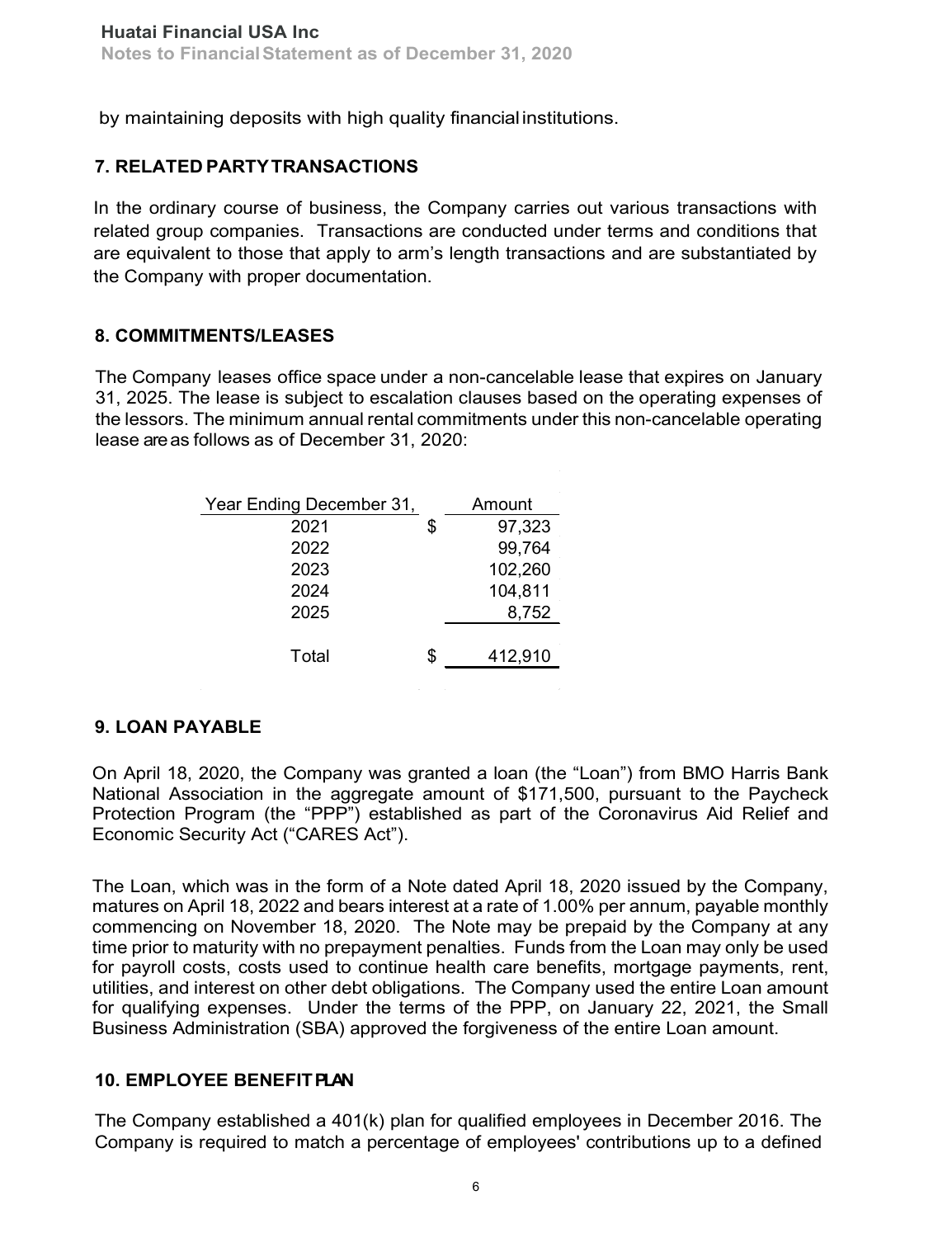maximum, and make further discretionary contributions to the plan, subject to certain limitations as set forth in the plan agreement.

# **11. GUARANTEES**

Accounting Standards Codification Topic 460 ("ASC 460"), Guarantees, requires the Company to disclose information about its obligations under certain guarantee arrangements. ASC 460 defines guarantees as contracts and indemnification agreements that contingently require a guarantor to make payments as the guaranteed party based on changes on the underlying (such as interest or foreign exchange rate, security or commodity price, an index or the occurrence or nonoccurrence of a specified event) related to an asset, liability or equity security of a guaranteed party. This guidance also defines guarantees as contracts that contingently require the guarantor to make payments to the guaranteed party based on another entity's failure to perform under the agreement, as well as indirect guarantees of the indebtedness of others. At December 31, 2020, the Company had not entered into any agreements that would include such guarantees.

# **12. RECENT ACCOUNTING PRONOUNCEMENTS**

FASB issued ASU No. 2016-02, Leases, (Topic 842), which requires the recognition of lease assets and lease liabilities for all leases with terms longer than 12 months. Leases are to be classified as either finance or operating, with classification determining the expense recognition in the statement of income. This guidance is effective for non-public entities for fiscal periods after December 15, 2021. The Company is currently evaluating the impact that this ASU may have on its financial statements.

# **13. SUBSEQUENT EVENTS**

The Company has made a review of subsequent events from January 1, 2021 through February 26, 2021, the date that these financial statements were available to be issued, noting there were no material subsequent events requiring disclosure in the Company's financial statements, other than as noted in Note 9; the entire \$171,500 PPP loan was forgiven on January 22, 2021.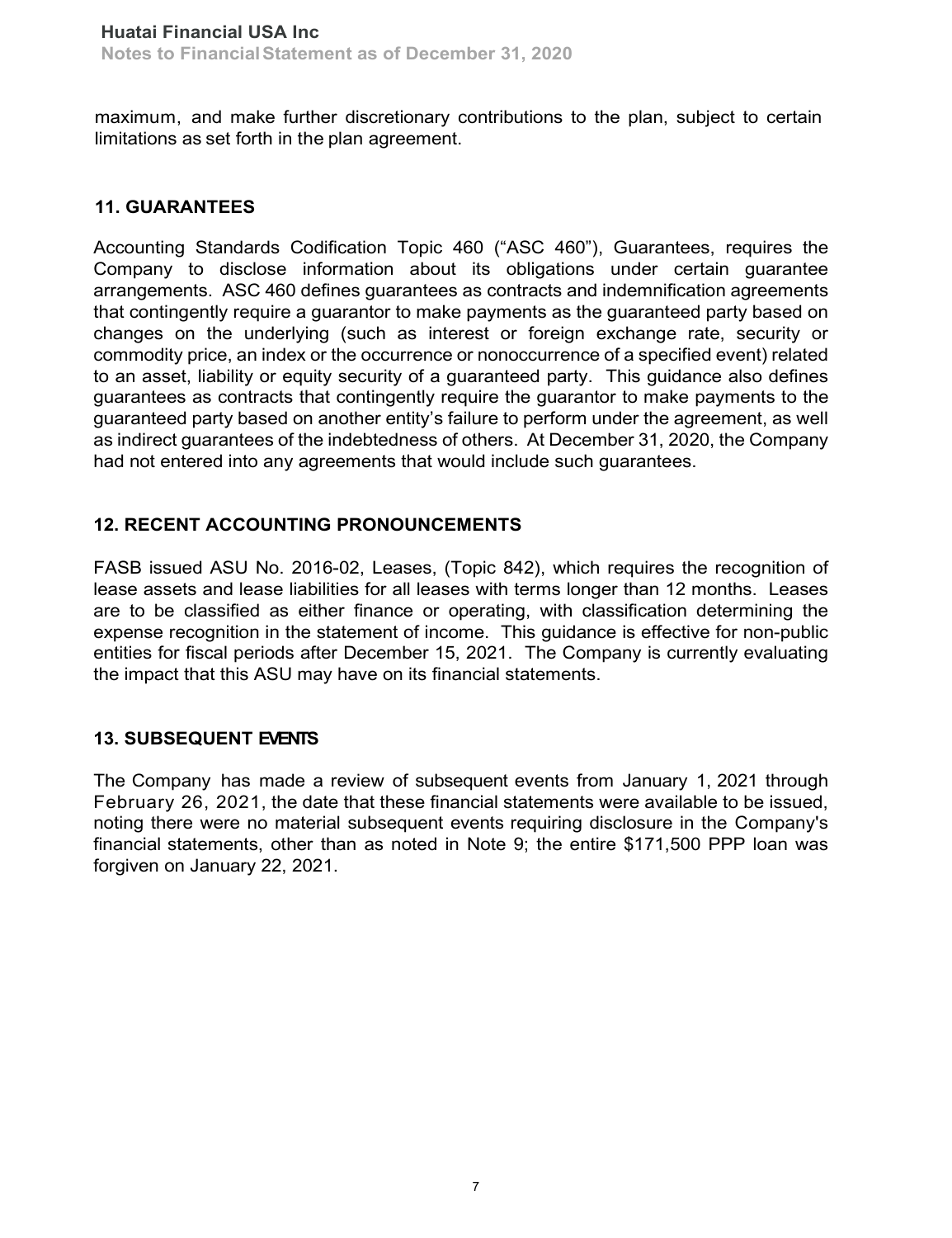**Supplemental Schedules**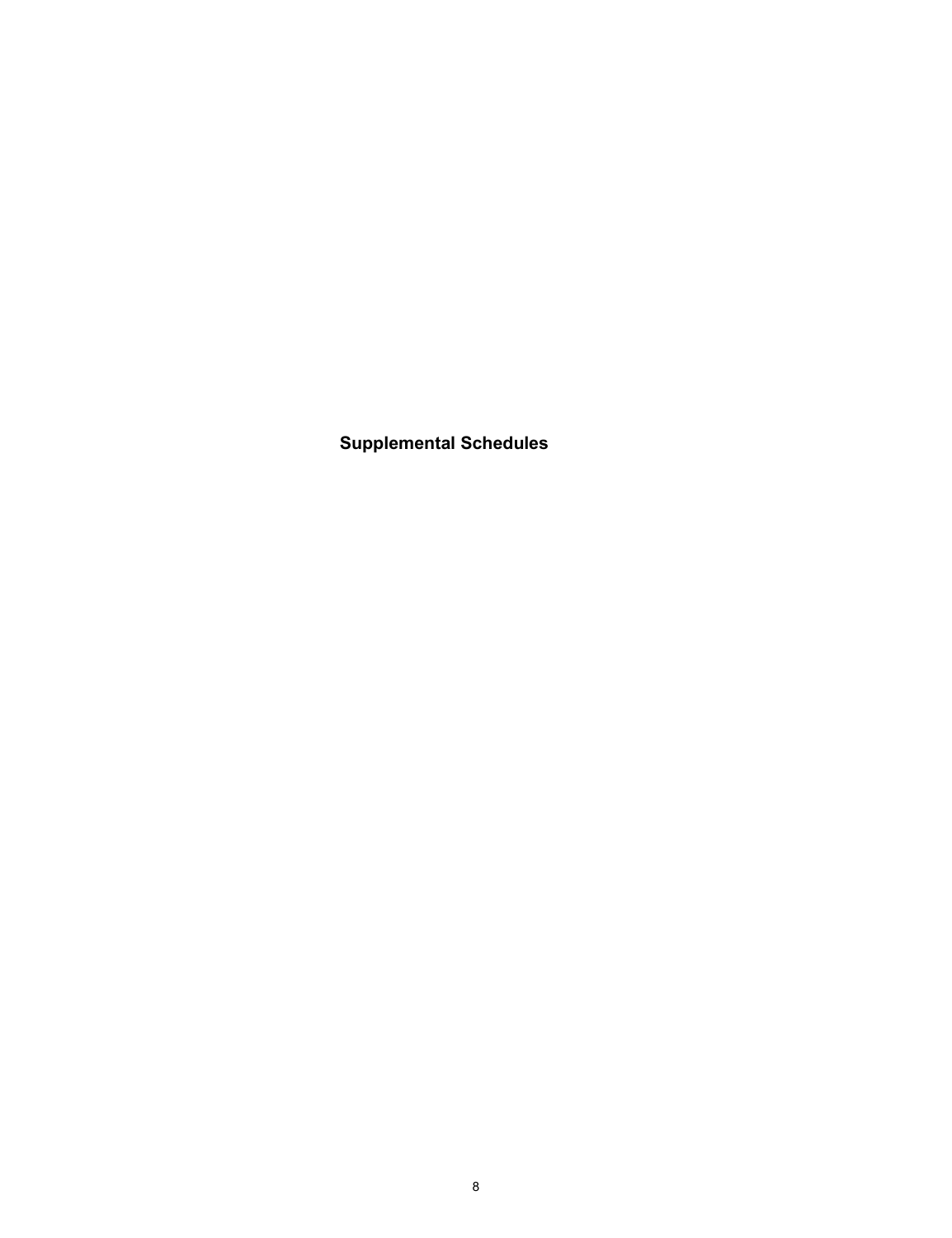# **Huatai Financial USA Inc As of December 31, 2020 Reconciliation of Statement of Financial Condition to Net Capital Computation**

| <b>Total assets per Statement of Financial Condition</b>                            |                        | \$. | 10,945,998 |
|-------------------------------------------------------------------------------------|------------------------|-----|------------|
| Deduct: Noncurrent assets (as defined)<br><b>Computer Equipment</b><br>Other assets | \$<br>4,653<br>143,718 |     | 148,371    |
| <b>Current Assets (as defined)</b>                                                  |                        |     | 10,797,627 |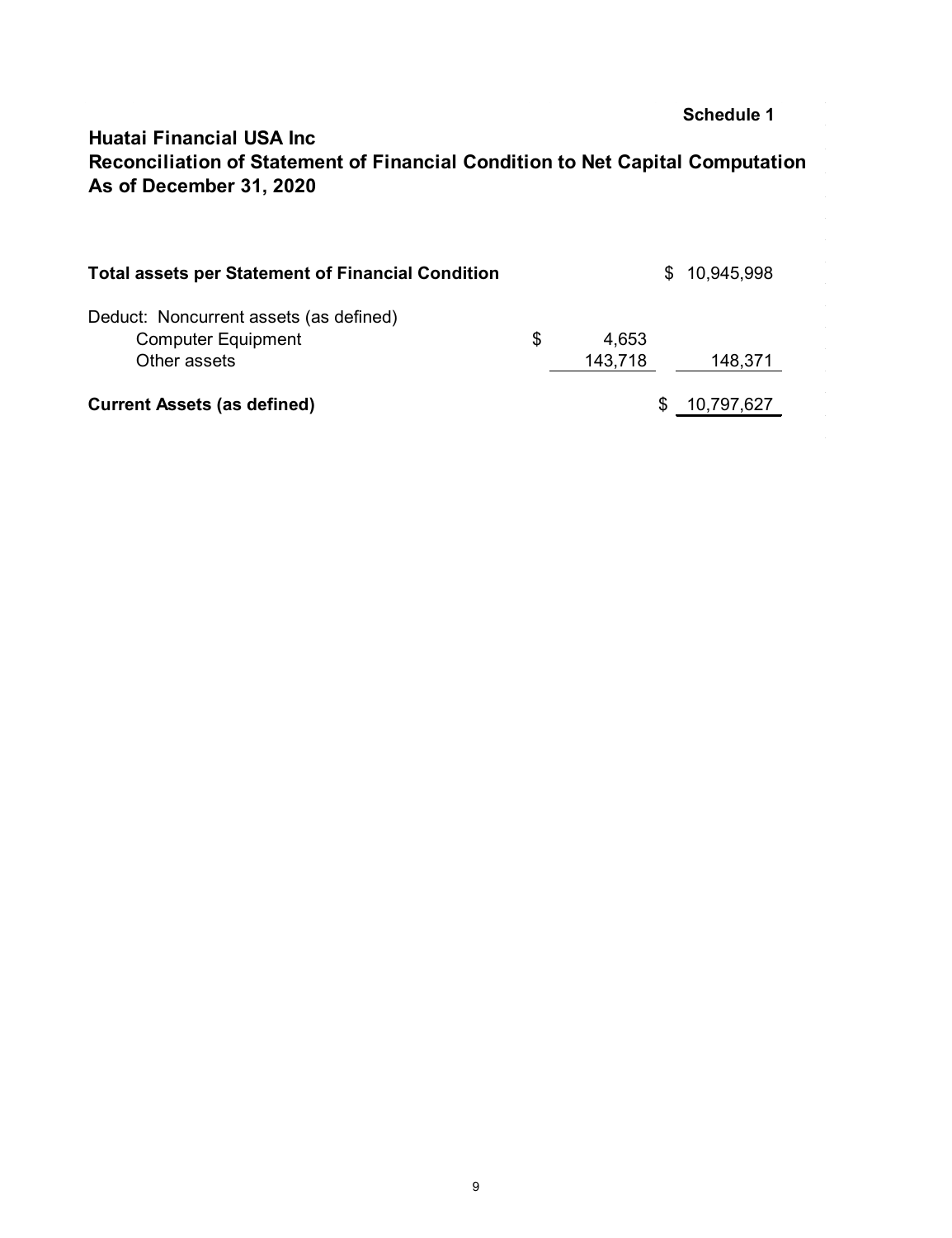#### **Huatai Financial USA Inc As of December 31, 2020 Calculation of Net Capital Computation pursuant to CFTC Regulation 1.17 of the Commodity Exchange Act**

| Current assets, as defined                                                                                                                                                                                           |    |                    | \$ | 10,797,627 |
|----------------------------------------------------------------------------------------------------------------------------------------------------------------------------------------------------------------------|----|--------------------|----|------------|
| Total liabilities per statement of financial condition                                                                                                                                                               |    |                    |    | 8,308,932  |
| Net capital                                                                                                                                                                                                          |    |                    |    | 2,488,695  |
| Charges against net capital<br>Twenty percent (20%) of the market value of uncovered inventories<br>Five percent (5%) of all unsecured receivables from foreign brokers                                              | \$ | 217<br>6,322       |    | 6,539      |
| Adjusted net Capital (net capital less charges against net capital)                                                                                                                                                  |    |                    |    | 2,482,156  |
| Net capital required using risk-based requirement<br>Amount of customer risk margin<br>\$<br>2,449,675<br>8% of customer risk-based requirement<br>Amount of house risk margin<br>8% of house risk-based requirement | \$ | 195,974<br>195,974 |    |            |
| Minimum dollar amount required                                                                                                                                                                                       | \$ | 1,000,000          |    |            |
| Amount required                                                                                                                                                                                                      |    |                    |    | 1,000,000  |
| Excess net capital                                                                                                                                                                                                   |    |                    | \$ | 1,482,156  |
| Computation of Early Warning Level<br>150% of risk-based amount required                                                                                                                                             |    |                    | \$ | 1,500,000  |
| There are no material differences between the above computation and the Company's corresponding<br>unaudited Form 1-FR-FCM filing as of December 31, 2020 and pursuant to CFTC rule 1.17.                            |    |                    |    |            |
| See accompanying notes.                                                                                                                                                                                              |    |                    |    |            |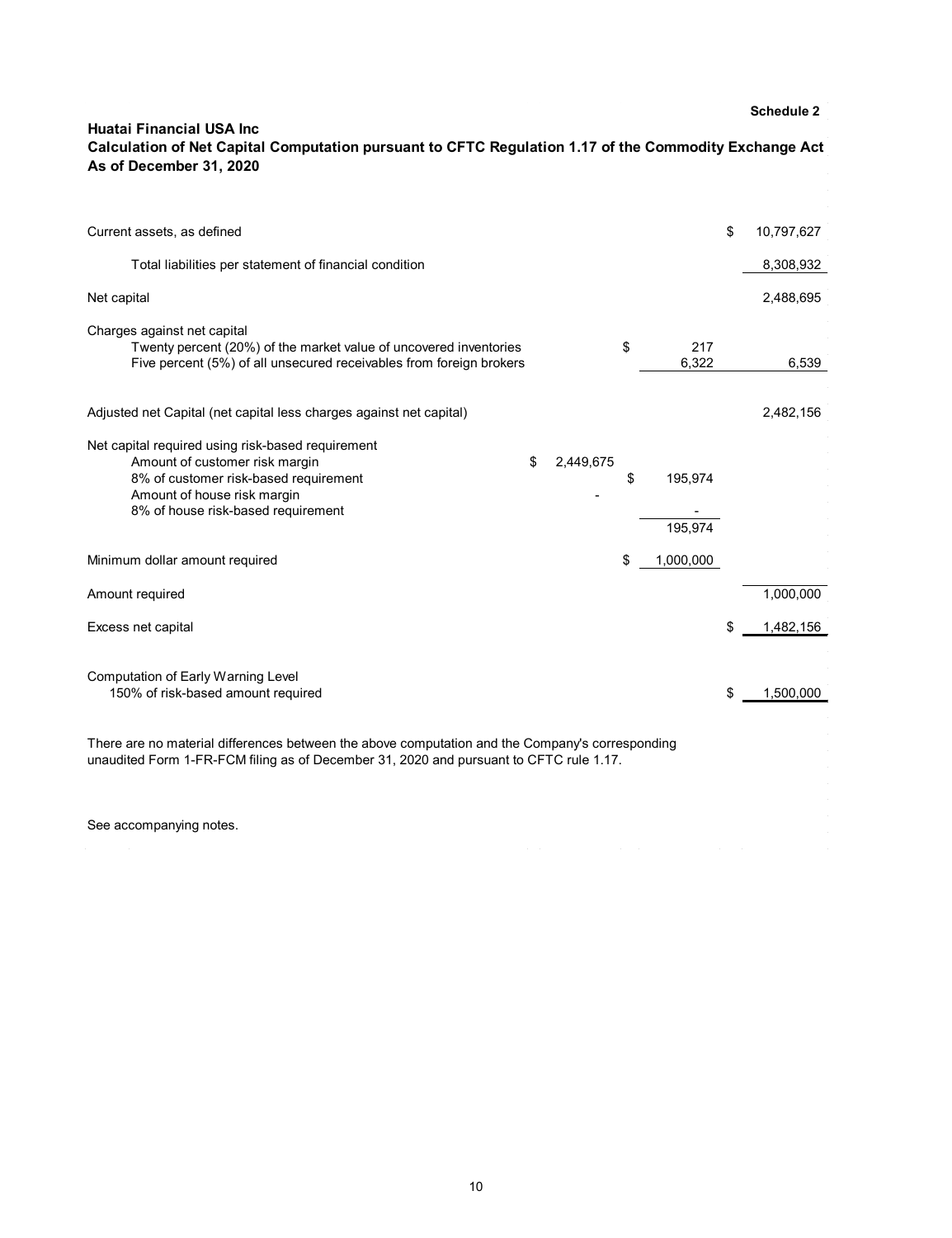|                                                                                                                                                                                                                                                              |    | <b>Schedule 3</b> |  |  |
|--------------------------------------------------------------------------------------------------------------------------------------------------------------------------------------------------------------------------------------------------------------|----|-------------------|--|--|
| <b>Huatai Financial USA Inc</b><br>Statement of Segregation Requirements and Funds in Segregation for Customers Trading on U.S Commodity<br>December 31, 2020                                                                                                |    |                   |  |  |
| <b>Segregation Requirements</b><br>Net ledger balance<br>Cash                                                                                                                                                                                                | S  | 15,999,637        |  |  |
| Securities (at market)                                                                                                                                                                                                                                       |    |                   |  |  |
| Net unrealized profit in open futures contracts traded on a contract market                                                                                                                                                                                  |    | (8,046,775)       |  |  |
| Exchange traded options<br>Market value of open option contracts purchased on a contract market<br>Market value of open option contracts granted(sold) on a contract market                                                                                  |    |                   |  |  |
| Net equity(deficit)                                                                                                                                                                                                                                          |    | 7,952,862         |  |  |
| \$<br>Accounts liquidating to a deficit and accounts with debit balances - gross amount<br>Less: Amount offset by customer owned securities                                                                                                                  |    |                   |  |  |
| Amount required to be segregated                                                                                                                                                                                                                             | \$ | 7,952,862         |  |  |
| <b>Funds in Segregated accounts</b><br>Deposited in segregated funds bank accounts<br>Cash<br>Securities representing investments of customers' funds (at market)<br>Securities held for particular customers or option customers in lieu of cash(at market) |    | 2,086,235         |  |  |
| Margins on deposit with derivatives clearing organizations of contract markets<br>Cash<br>Securities representing investments of customers' funds(at market)<br>Securities held for particular customers or option customers in lieu of cash(at market)      |    |                   |  |  |
| Net settlement from derivatives clearing organizations of contract markets                                                                                                                                                                                   |    |                   |  |  |
| Exchange traded options<br>Value of long option contracts<br>Value of short option contracts                                                                                                                                                                 |    |                   |  |  |
| Net equities with other FCMs<br>Net liquidating equity<br>Securities representing investments of customers' funds (at market)<br>Securities held for particular customers or option customers in lieu of cash(at market)                                     |    | 7,360,152         |  |  |
| Segregated funds on hand                                                                                                                                                                                                                                     |    |                   |  |  |
| <b>Total amount in segregation</b>                                                                                                                                                                                                                           | \$ | 9,446,387         |  |  |
| Excess(deficiency) funds in segregation                                                                                                                                                                                                                      |    | 1,493,525         |  |  |
| Management Target Amount Excess funds in segregation                                                                                                                                                                                                         | \$ | 600,000           |  |  |
| Excess(deficiency) funds in segregation over management target amount excess                                                                                                                                                                                 | \$ | 893,525           |  |  |
| There are no material differences between the above computation and the Company's corresponding                                                                                                                                                              |    |                   |  |  |

See accompanying notes.

unaudited Form 1-FR-FCM filing as of December 31, 2020 and pursuant to CFTC rule 1.17.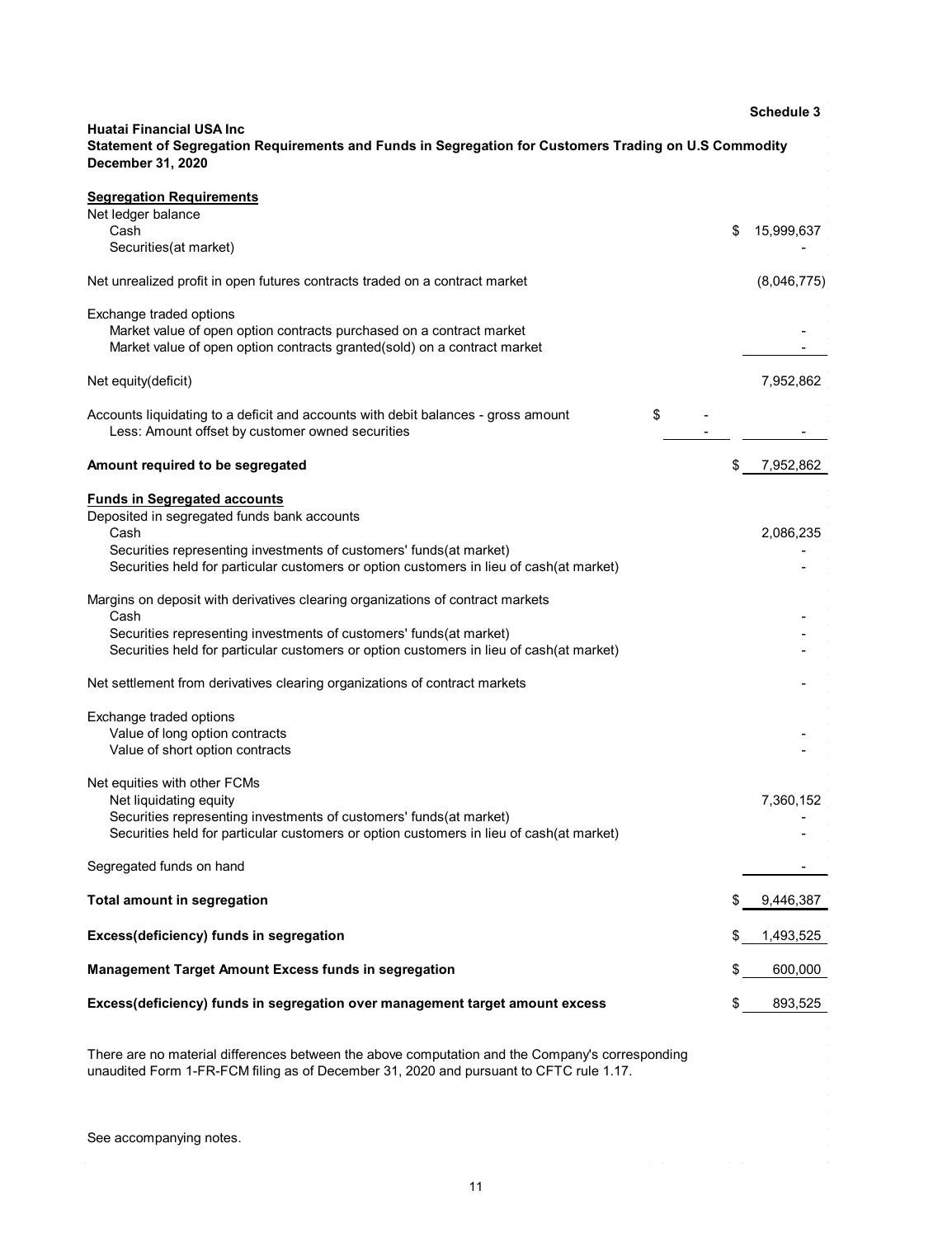#### **Huatai Financial USA Inc December 31, 2020 Statement of Segregation Requirements and Funds in Segregation for Customers' Dealer Options Accounts**

The Company does not carry customers' dealer option accounts as defined by the Commodity Exchange Act Regulation 32.6. Therefore, the Company is exempt from such regulation.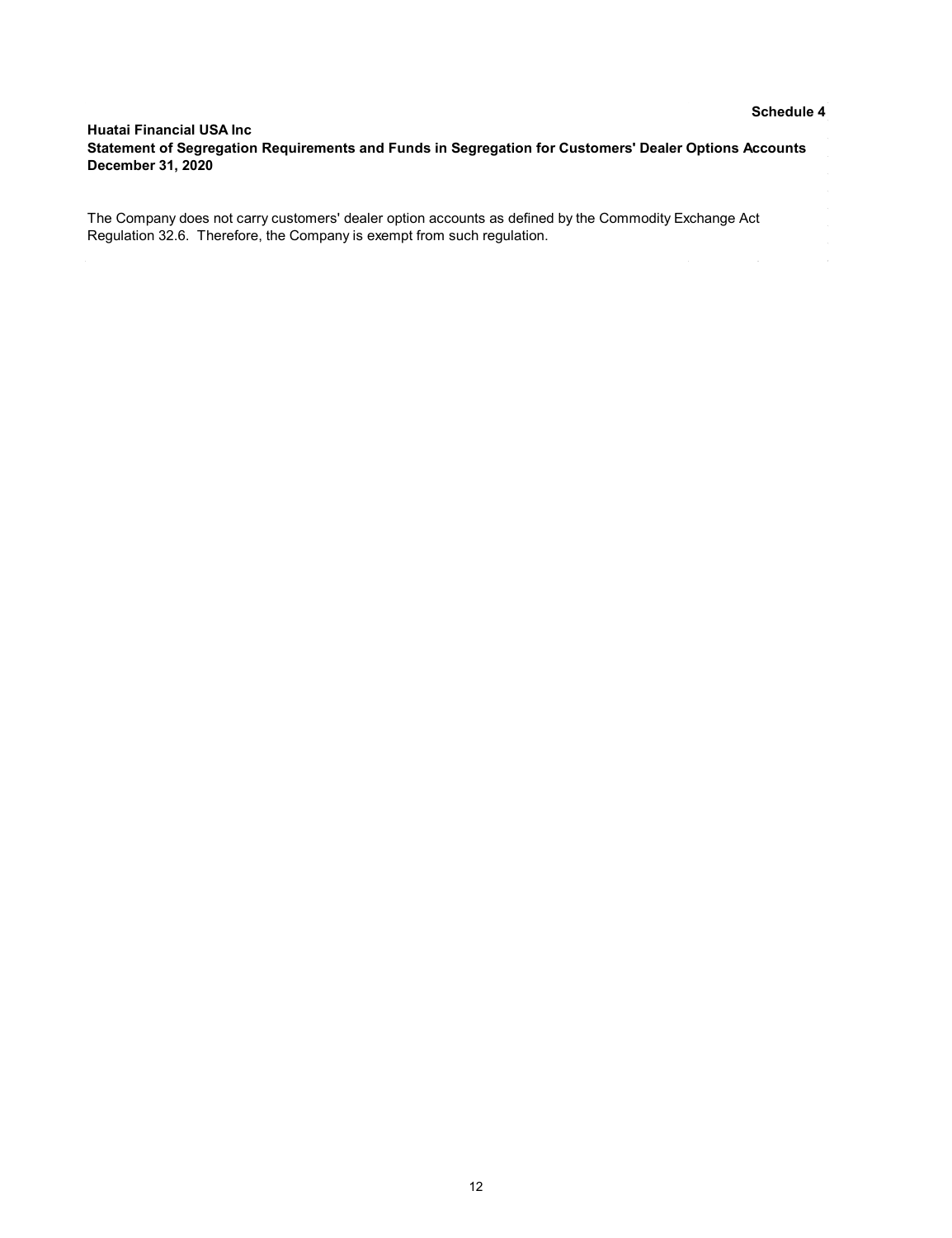| Huatai Financial USA Inc<br>Secured Requirement and Funds Held in Separate Accounts<br><b>December 31, 2020</b>                                       | <b>Schedule 5</b> |
|-------------------------------------------------------------------------------------------------------------------------------------------------------|-------------------|
| Amount required to be set aside in separate Section 30.7 accounts<br>Net ledger balance                                                               |                   |
| Cash<br>Net unrealized profit in open futures contracts traded on a foreign board of trade                                                            | \$<br>61          |
| Exchange traded options                                                                                                                               |                   |
| Market value of open option contracts purchased on a foreign board of trade<br>Market value of open option contracts sold on a foreign board of trade |                   |
| Net equity<br>Accounts liquidating to a deficit and accounts with debit balances - gross<br>amount (offset by customer owned securities totaling \$0) | 61                |
| Amount required to be set aside as the secured amount - Net liquidating equity method                                                                 | 61                |
| <b>Funds on deposit in separate Section 30.7 accounts:</b><br>Cash in banks                                                                           |                   |
| Banks located in the United States<br>\$<br>157,678                                                                                                   |                   |
| Other banks designated by the Commission                                                                                                              | 157,678           |
| Equities with registered futures commission merchants<br>(Phillip Capital and R.J. O'Brien)                                                           |                   |
| Cash<br>\$<br>39,331                                                                                                                                  |                   |
| Securities                                                                                                                                            |                   |
| Unrealized gain on open futures contracts<br>Value of long option contracts                                                                           |                   |
| Value of short option contracts                                                                                                                       | 39,331            |
| Amounts held by clearing organizations of foreign boards of trade                                                                                     |                   |
| \$<br>Cash                                                                                                                                            |                   |
| Amount due to clearing organization - daily variation                                                                                                 |                   |
| Amounts held by members of foreign boards of trade<br>(G.H. Financials (HK) Limited)                                                                  |                   |
| Cash<br>\$<br>126,211                                                                                                                                 |                   |
| Unrealized gain on open futures contracts                                                                                                             | 126,211           |
| Total amount in separate Section 30.7 accounts                                                                                                        | \$<br>323,220     |
| <b>Excess funds in separate Section 30.7 accounts</b>                                                                                                 | \$<br>323,159     |
| Management target amount for excess funds in separate 30.7 accounts                                                                                   | \$<br>150,000     |
| Excess funds in separate 30.7 accounts over management target excess                                                                                  | \$<br>173,159     |

There are no material differences between the above computation and the Company's corresponding unaudited Form 1FR-FCM filing as of December 31, 2020.